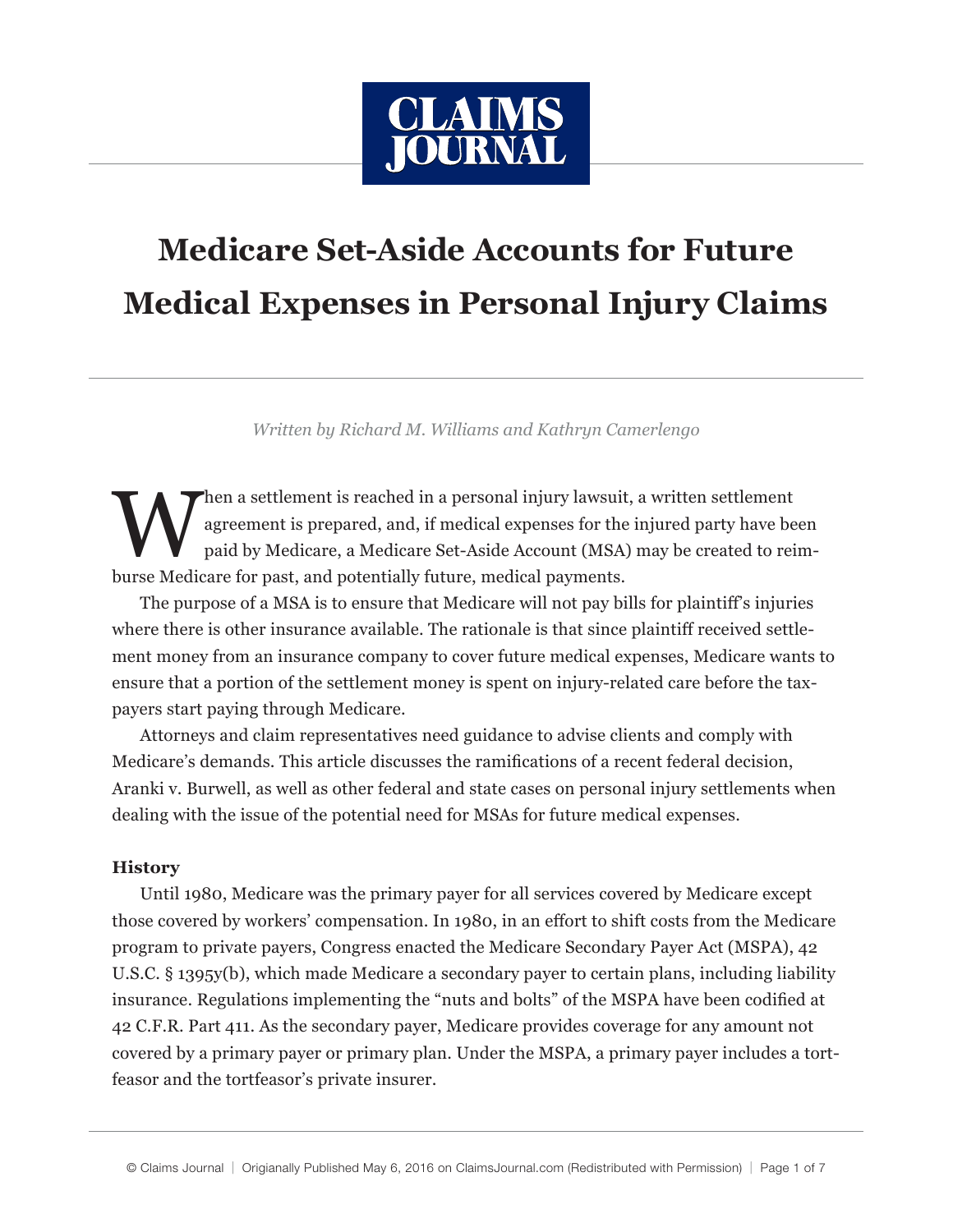# **The importance of MSA's in today's litigation realm**

There is no federal rule or statute that requires the creation of MSAs for future medical expenses in third-party personal injury actions. Attorneys and claim representatives need guidance to advise clients and comply with Medicare's demands. Some commentators believe that MSAs for future medical expenses are required in personal injury actions where the injured party is either a Medicare recipient or is Medicare eligible. Others believe no such requirement exists, reasoning that the federal government has no right to claim an interest in future medical expenses as part of a settlement given the absence of any enforceable regulations. So what is the answer?

## **Case law and Centers for Medicare and Medicaid Services' policy memoranda**

A recent case out of the U.S. District Court in Arizona, Aranki v. Burwell, makes it very clear that MSAs are not required for future medical expenses in personal injury cases, unlike such requirements in workers' compensation cases. The following is an excerpt from the Aranki case:

To comply with the provisions outlined in the MSP statute, in workers' compensation cases CMS (Centers for Medicare and Medicaid Services) mandates the creation of a 'Medicare Set Aside' ("MSA") account. (42 C.F.R. §411.) The purpose of a MSA is to allocate a portion of a workers' compensation award to pay potential future medical expenses resulting from the work-related injury so that Medicare does not have to pay. However, no federal law or CMS regulation requires the creation of a MSA in personal injury settlements to cover potential future medical expenses.

The Aranki case involved the issue of whether a MSA is necessary in a medical malpractice case. The court held the case was not ripe for review because no federal law mandates CMS to decide whether plaintiff is required to create a MSA. As such, the court lacked subject matter jurisdiction to hear this case. As the court noted, there may be a day that the CMS requires the creation of MSAs for future medical expenses in personal injury cases, but that day has not yet arrived.

Those having to deal with MSAs and future medical expenses in liability settlement cases can also look to other recent court decisions for some guidance. For example:

*• Berry v. Toyota Motor Sales, U.S.A., Inc.* (2015) The parties asked the court to determine whether there was a need for a MSA in connection with a settlement. Specifically, the parties sought a determination that CMS's interests had been adequately taken into account by the settlement to which the parties had agreed. The Berry court found there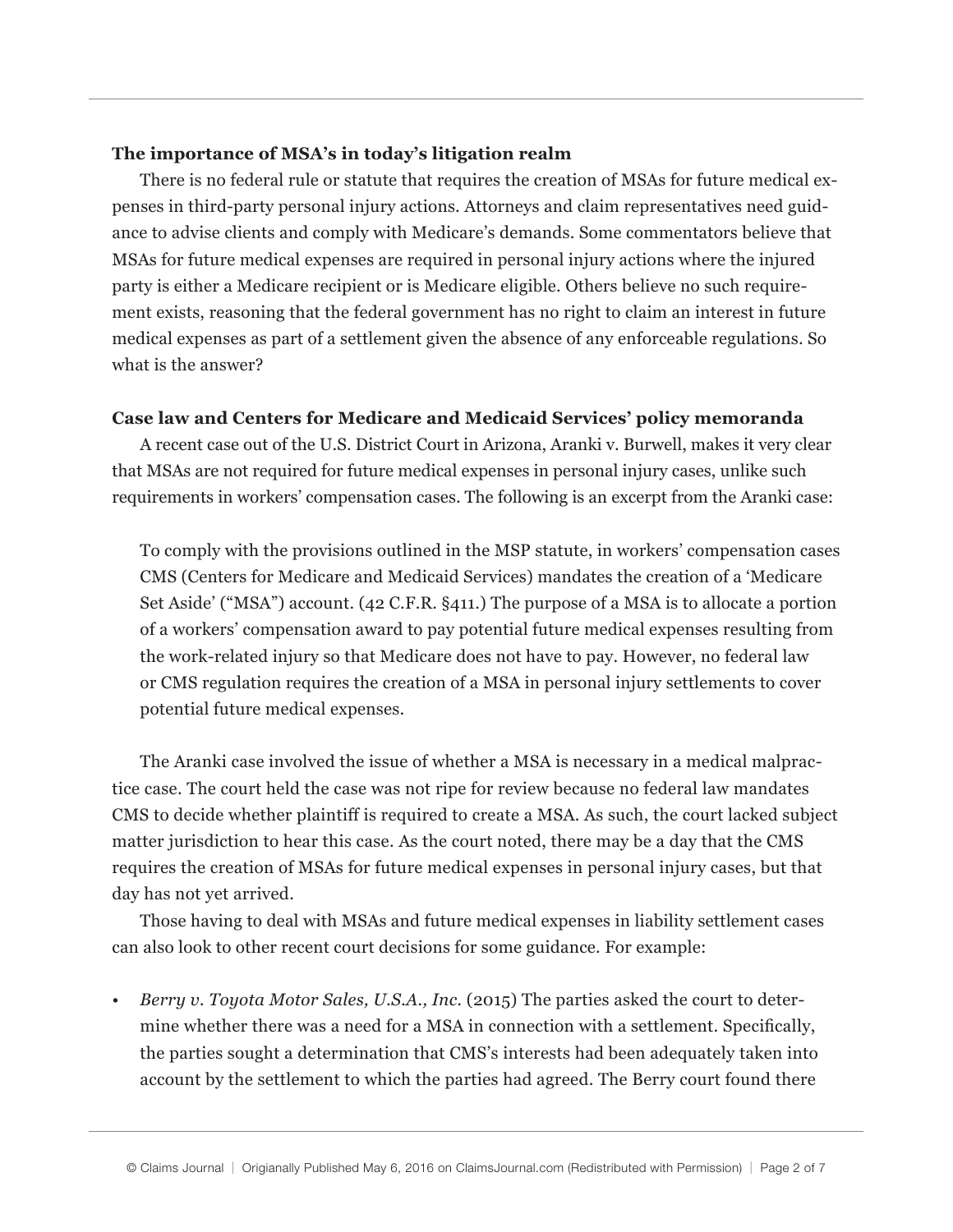was no need for a MSA as part of the settlement of this case. Based on the evidence of plaintiff's treating medical providers and correspondence from CMS, Medicare had been reimbursed for all conditional payments that it made for plaintiff's accident-related treatment. Since it was not reasonably anticipated that plaintiff would receive any future accident-related treatment, the court found that Medicare would not be called upon to pay for such are in the future.

- *Tye v. Upper Valley Med. Ctr.* (2014) The Ohio Supreme Court decided that the parties were not required to set aside any portion of the settlement proceeds for future benefits which may be paid or payable to Medicare. In its decision, the Court noted several reasons for its holding, including: (1) the plaintiff's injuries were paid by a private health insurance carrier, (2) the private health insurance carrier would continue to pay plaintiff's medical expenses in the foreseeable future, and (3) Medicare did not have an established policy or procedure in effect for reviewing or providing an opinion regarding the adequacy of the future medical aspect of a liability settlement.
- *• Warren Frank v. Gateway Ins. Co.* (2012) The United States District Court for the Western District of Louisiana held Medicare does not currently require or approve MSA's when personal injury lawsuits are settled.
- *• Sipler v. Trans Am Trucking, Inc.* (2012) The court determined that no federal law requires set-aside arrangements in personal injury settlements for future medical expenses.
- *Big R Towing, Inc. v. David Wayne Benoit, et al.* (2011) The United States District Court for the Western District of Louisiana found that a set-aside for future medical expenses in a liability case was appropriate.

Along with the above case law, CMS policy statements offer additional guidance in terms of when to set up a MSA account for future medical expenses. Although these statements do not have the force of law, they do reflect a body of expertise and informed judgment to which courts may properly resort for guidance. (See Anderson v. Burwell, (2016) F.Supp.3d (U.S. Dist. MI))

## **CMS policy memoranda**

CMS has issued several policy memoranda on how Medicare's interests must be protected in liability cases. In 2011, CMS issued a 3-page handout with internal guidance addressing liability settlements and MSAs where no future injury-related care was required. Although not legal authority, the handout provides some guidance when dealing with parties' respective responsibilities with respect to future medical expenses. With respect to the obligations of plaintiff's counsel, the handout advises that when a plaintiff attorney determines decides that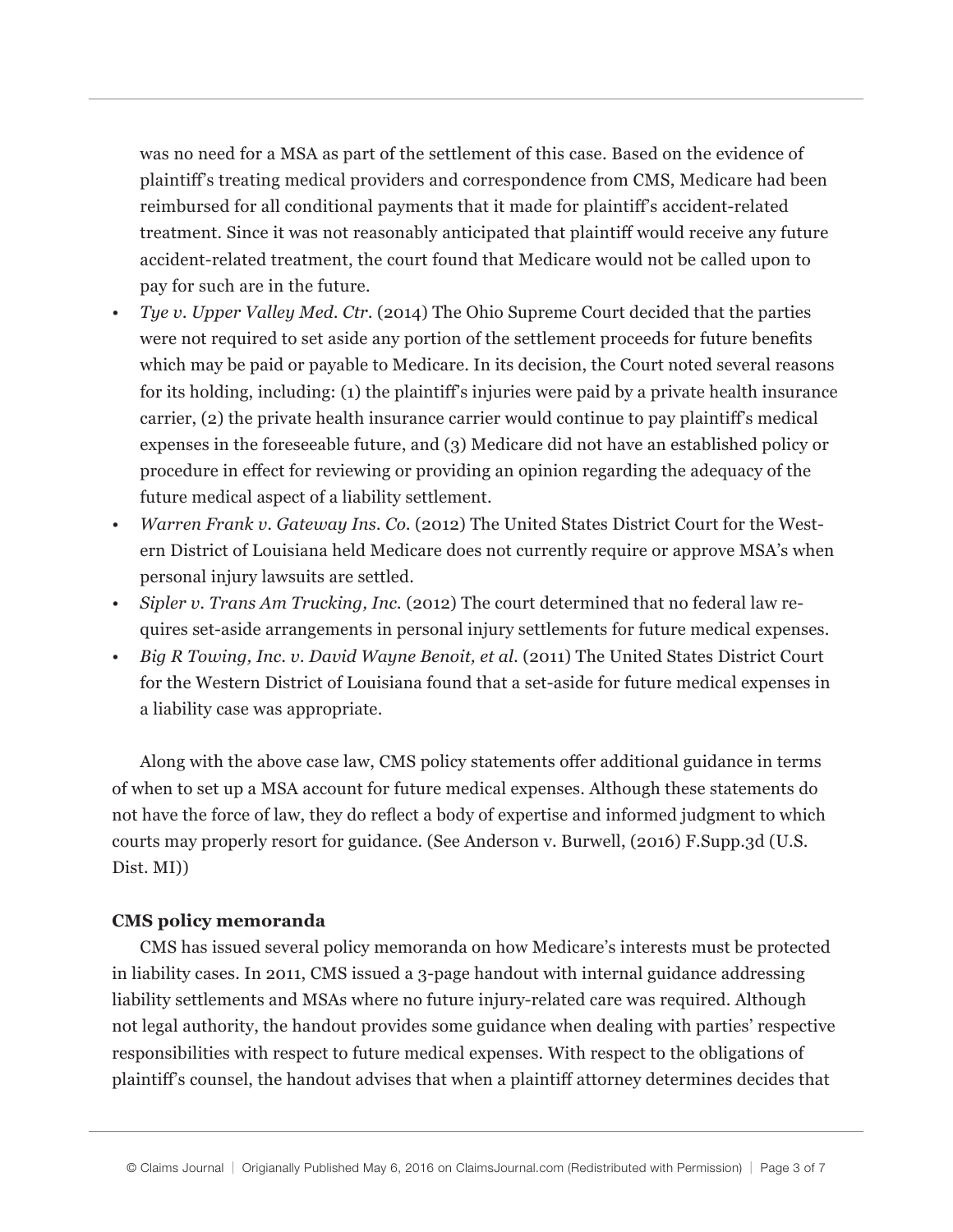a settlement is intended to pay for future medicals, he or she should see to it that those funds are used to pay for otherwise Medicare-covered services related to what is claimed and/or released in the settlement.

According to Medicare Regional Coordinator Sally Stalcup:

There is no formal CMS review process in the liability area as there is for Workers' Compensation, however Regional Offices do review a number of submitted set-aside proposals….If there was/is funding for otherwise covered and reimbursable future medical services related to what was claimed/released, the Medicare Trust Funds must be protected. If there was/is no such funding, there is no expectation of 3rd party funds with which to protect the Trust Funds. Each attorney is going to have to decide, based on the specific facts of each of their cases, whether or not there is funding for future medicals and if so, a need to protect the Trust Funds. They must decide whether or not there is funding for future medicals….If the answer for defense counsel or the insurer is yes, they should make sure their records contain documentation of their notification to plaintiff's counsel and the Medicare beneficiary that the settlement does fund future medicals which obligates them to protect the Medicare Trust Funds. It will also be part of their report to Medicare in compliance with Section 111, Mandatory Insurer Reporting requirements.

On September 30, 2011, CMS Acting Director Charlotte Benson issued a policy memorandum outlining the possible requirement of MSA funds in liability cases. This memo provided first-time guidance for MSA amounts related to liability insurance settlements, judgments, awards, or other payments. In discussing settlements of injuries related to liability insurance, the memo states:

Where the beneficiary's treating physician certifies in writing that treatment for the alleged injury related to the liability insurance 'settlement' has been completed as of the date of the 'settlement,' and that future medical items and/or services for that injury will not be required, Medicare considers its interest, with respect to future medicals for that particular 'settlement,' satisfied. If the beneficiary receives additional "settlements" related to the underlying injury or illness, he/she must obtain a separate physician certification for those additional 'settlements'.

In late 2014, the United States Department of Health & Human Services (the federal agency CMS reports to and takes direction from) issued the following: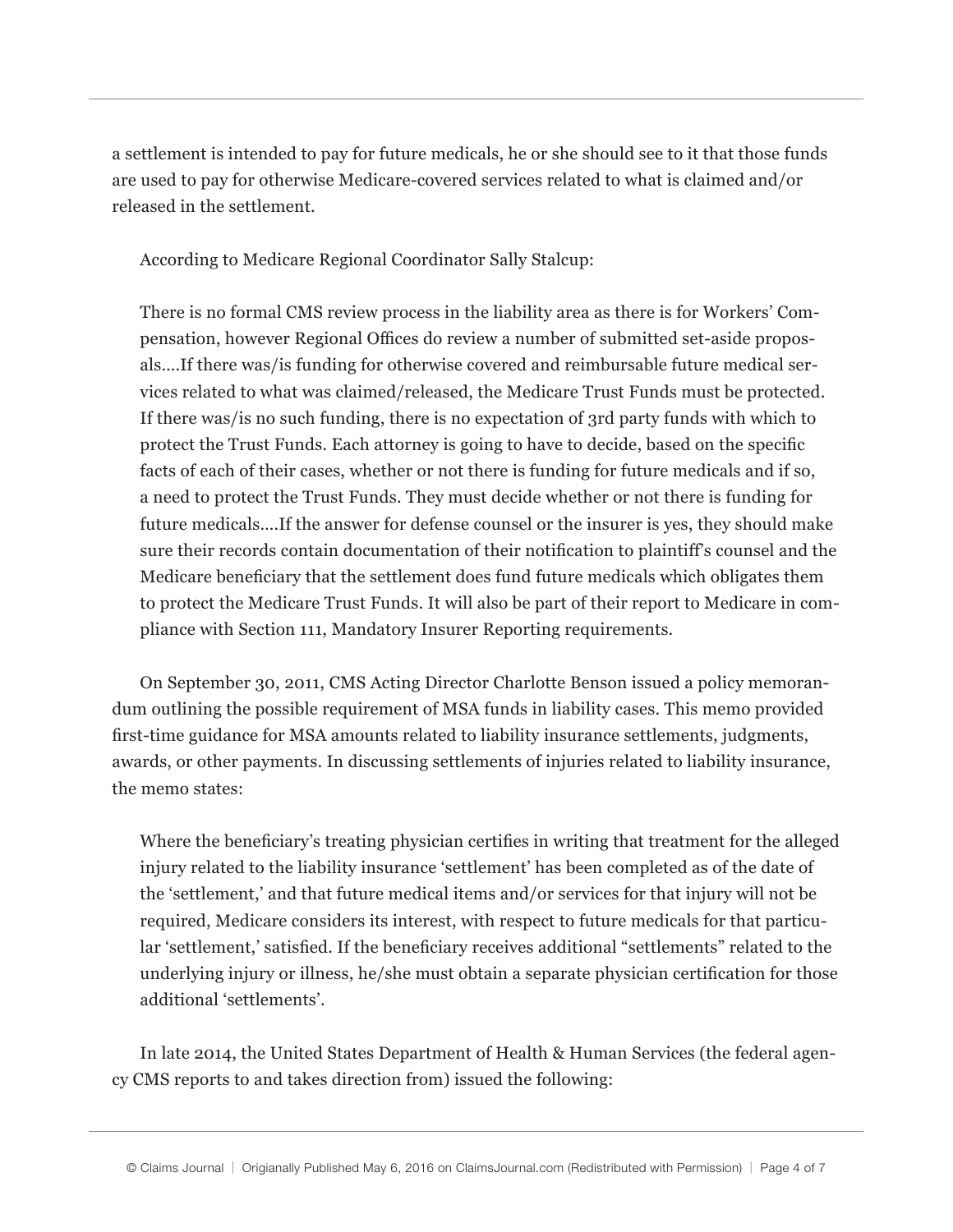The Centers for Medicare & Medicaid Services (CMS) has no current plans for a formal process for reviewing and approving Liability Medicare Set-Aside Arrangements. However, even though no formal process exists, there is an obligation to inform CMS when future medicals were a consideration in reaching the Liability Settlement, judgment, or award as well as any instances where a liability judgment or award specifically provides for medicals in general or future medicals.

Similar to the 2011 CMS handout discussed above, this letter is not legally binding, but is useful for attorneys handling the issue of future medical expenses and settlements.

# **To what extent are attorneys responsible for establishing MSAs for future medical expenses?**

As of the date of this article, there is no statutory requirement that attorneys establish MSAs in liability settlements if the plaintiff is not a Medicare beneficiary. Personal injury settlements are clearly distinct from workers' compensation settlements. As one court noted, in contrast to the workers' compensation scheme that "generally determines recovery on the basis of a rigid formula, often with a statutory maximum," tort cases involve noneconomic damages not available in workers' compensation cases, and a victim's damages are not determined by an established formula." (Sipler v. Trans Am Trucking, Inc. at p. 638) However, that does not mean attorneys can ignore this issue and then plead ignorance. Medicare's interests must still be protected, which may involve setting up a MSA. Otherwise, the attorney may face severe penalties of up to \$1000 per day, per claim.

# **When MSAs are required**

For a MSA to be appropriate, (1) the plaintiff must be a Medicare beneficiary and (2) it must be determined that plaintiff will incur future care related to the underlying lawsuit or injury which would otherwise be covered by Medicare. If these two requirements above are met, then the parties should determine what amount of the settlement should be allocated to future medical care.

According to the Garretson Resolution Group (GSG), we now have some clarity about what the federal government considers material when it comes to future medical expenses under the MSPA. GSG, a neutral private provider of services to parties settling personal injury claims involving MSA and MSA custodial account services, has recently published a guide on how to handle future medicals in 2016 and under the MSP Statute. The 20-page guide lays out what GSG considers to be the "best practices" on the future medicals issue today. GSG explains the best practice is to (1) identify whether the amount of compensation from the primary plan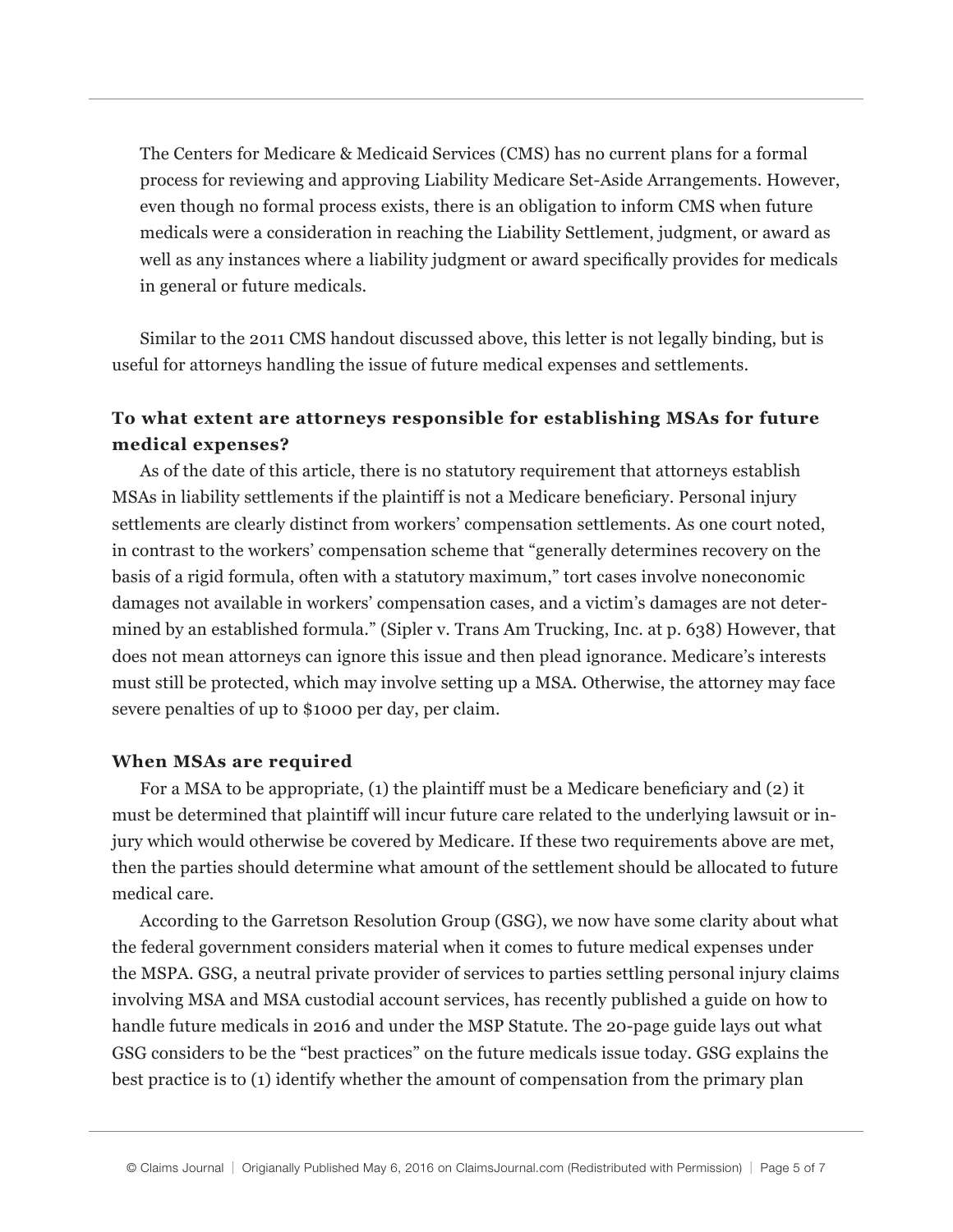exists within the settlement award, (2) identify the exact amount of compensation for future medical expenses, and (3) ensure Medicare is not billed until that amount is exhausted.

### **Arguments for and against establishing these accounts for future medical expenses**

## *For MSAs*

At present, there is a heated debate among practitioners over whether MSA's are even required. Federal law explicitly states that if dealing with a recovery in a personal injury case, the interest of Medicare must be considered. (42 U.S.C. §1395y(b)(2)) By setting up MSAs, parties will avoid costly penalties if Medicare determines the parties improperly billed Medicare, including double damages in a claim by the U.S. for recovery of conditional payments, as well as a debt collection action by the Department of Treasury. MS's are cost effective, are easily accessible, and bring finality to the liability claim. They are not required by law, but it is a reasonable approach that parties can adopt to protect themselves from MSP liability. As noted, if MSA accounts are not set up but should have been, the attorney may face fines of \$1000 per day, per claim. (See "When to Use a Liability Medicare Set-Aside Arrangement (LMSA) by Roy A. Franco")

#### *Against MSAs*

As noted above, there is no federal regulation nor does the United States Code specifically require that MSA fund be created. The federal regulations dealing with Medicare as a secondary payer to post-settlement medical expenses apply only to workers' compensation cases. Medicare does not currently have an established policy or procedure in effect for reviewing or providing an opinion regarding the adequacy of the future medical aspect of a liability settlement or recovery of future medical expenses incurred in liability cases.

Based on CMS's policy memoranda and recent case law, there seems to be a distinction being drawn between cases that require a MSA and those that do not. MSAs are not required where (1) the claimant is being compensated only for past medical expenses, and future medical expenses are not at issue; and (2) the claimant is not receiving Medicare, nor is expected to do so in the near future. Those against MSAs argue that a requirement to have personal injury settlements specifically apportion future medical expenses would prove burdensome to the settlement process and, in turn, discourage personal injury settlements. Medicare may refuse to pay future medical expenses related to the claim for which a responsible reporting entity has already assumed liability. Some believe that MSAs increase cost of the claim; however, MSA supporters remind those who oppose MSAs that the Medicare Set Aside comprises a portion of the settlement amount, and therefore there are no increased costs.